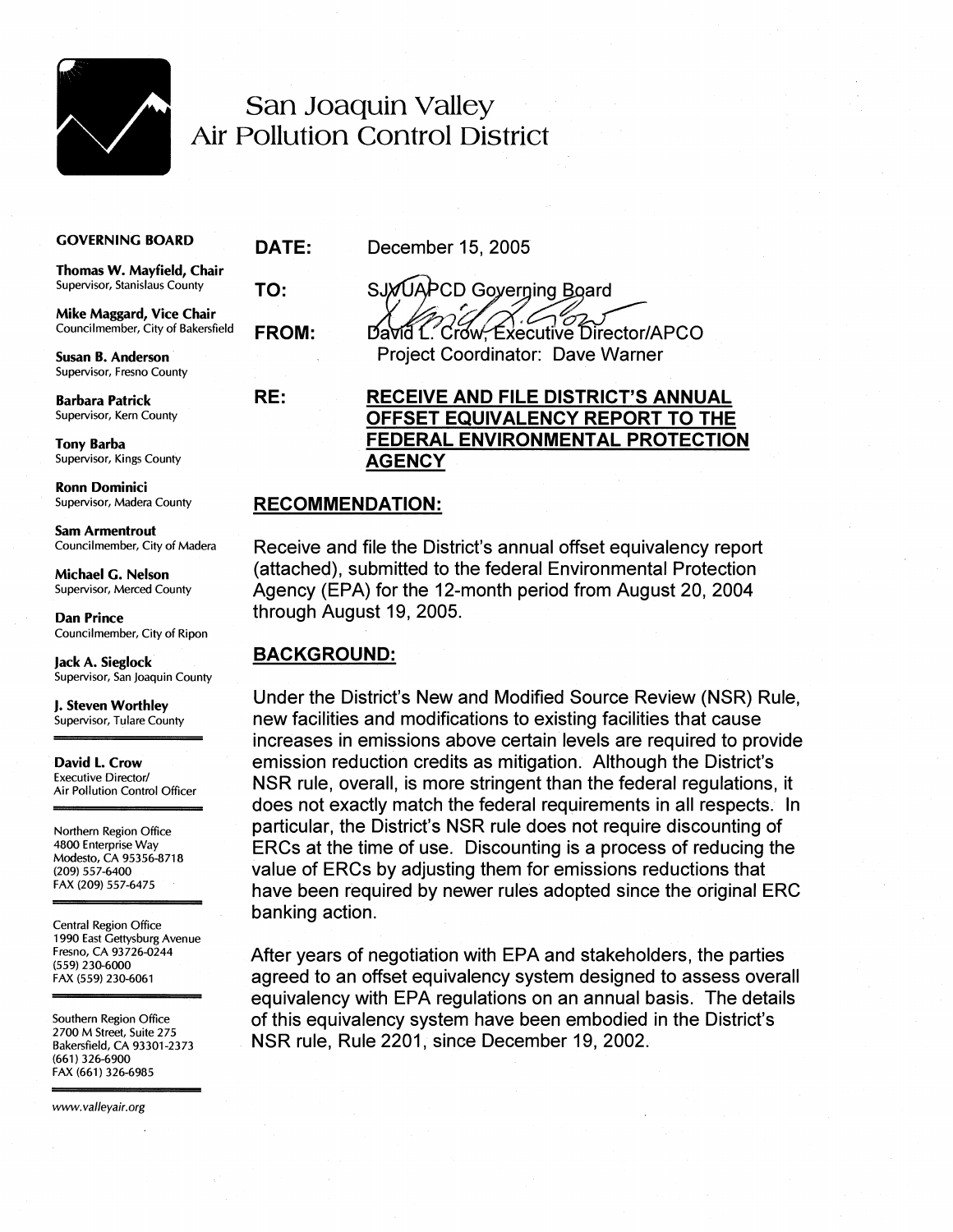SJVUAPCD Governing Board RECEIVE AND FILE DISTRICT'S ANNUAL OFFSET EQUIVALENCY REPORT TO THE FEDERAL ENVIRONMENTAL PROTECTION AGENCY December 15, 2005

## **DISCUSSION:**

To demonstrate equivalency with the federal NSR offsetting requirements, the annual offset equivalency report must demonstrate both of the following:

- 1. The District has required an equivalent or larger amount of offsets from new and modified stationary sources as would have been required under direct implementation of federal regulations; and
- 2. The amount of reductions required by the District from new and modified stationary sources, after discounting at the time of use, equals or exceeds the amount of ERCs required under federal regulations.

The concept of an equivalency demonstration is only possible because the District's NSR program is, in several ways, more stringent than the federal requirements. Under federal NSR, offsets are only required for new major sources and major modifications to existing sources. For instance, for nitrogen oxides (NOx) and volatile organic compounds (VOC), the federal offsetting requirements would have been triggered at facility emission levels of 25 tons per year. In contrast, the District's NSR rule, as mandated by the California Clean Air Act, requires offsets for facilities emitting 10 tons per year of NOx or VOC. In addition to requiring offsets from smaller sources, the District's program is more stringent than the federal program in other ways, allowing for further credits towards the equivalency demonstration. Additional reductions that go beyond federal requirements and are therefore used by the District to show equivalency include the following:

- Higher offset ratios
- Extra discounting of credits at the time of banking
- Reductions from application of BACT to existing minor sources
- "Orphan" shutdowns (reductions from facility shutdowns for which ERCs  $\bullet$ are not granted to the owner)

During this reporting period there was one project for Seneca Resources that resulted in a major modification for  $SO<sub>x</sub>$  emissions. As shown in the attached report, reductions required by the District exceed the amount required under the federal regulations.

Although equivalency was shown for this reporting period, future equivalency demonstrations will be more difficult due to the flowing:

Permit actions in the next tracking year that trigger major modifications for all criteria pollutants.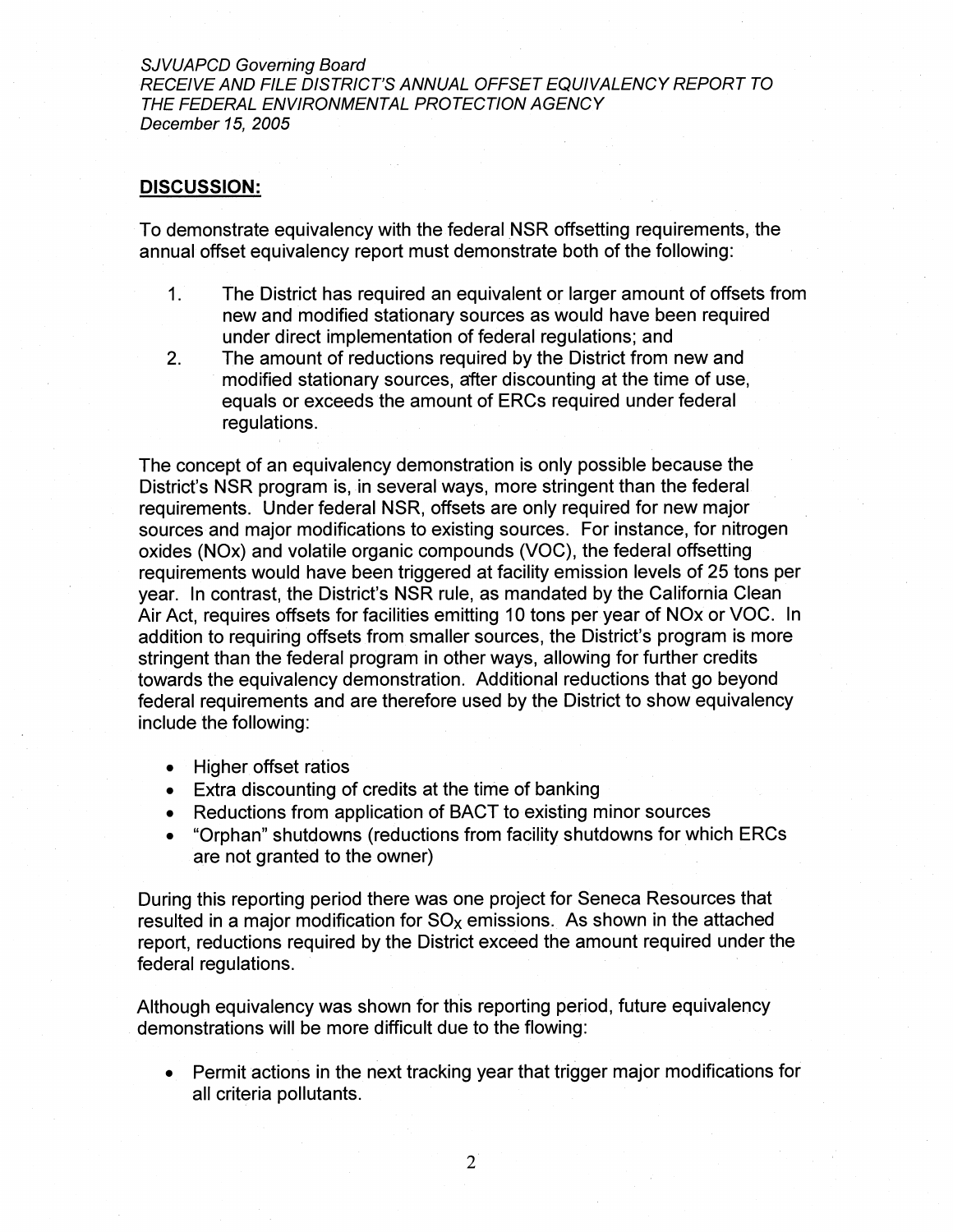## SJVUAPCD Governing Board

RECEIVE AND FILE DISTRICT'S ANNUAL OFFSET EQUIVALENCY REPORT TO THE FEDERAL ENVIRONMENTAL PROTECTION AGENCY December 15, 2005

Continued development of additional rules by the District will limit the quantity of surplus reductions available for the equivalency demonstration.

In pursuit of solutions to the potential shortfall in our equivalency tracking system, District staff and the California Air Pollution Control Officers Association (CAPCOA) will be working with ERC owners and other stakeholders during the next tracking year.

Attachment: Offset Equivalency Report to EPA (4 pages)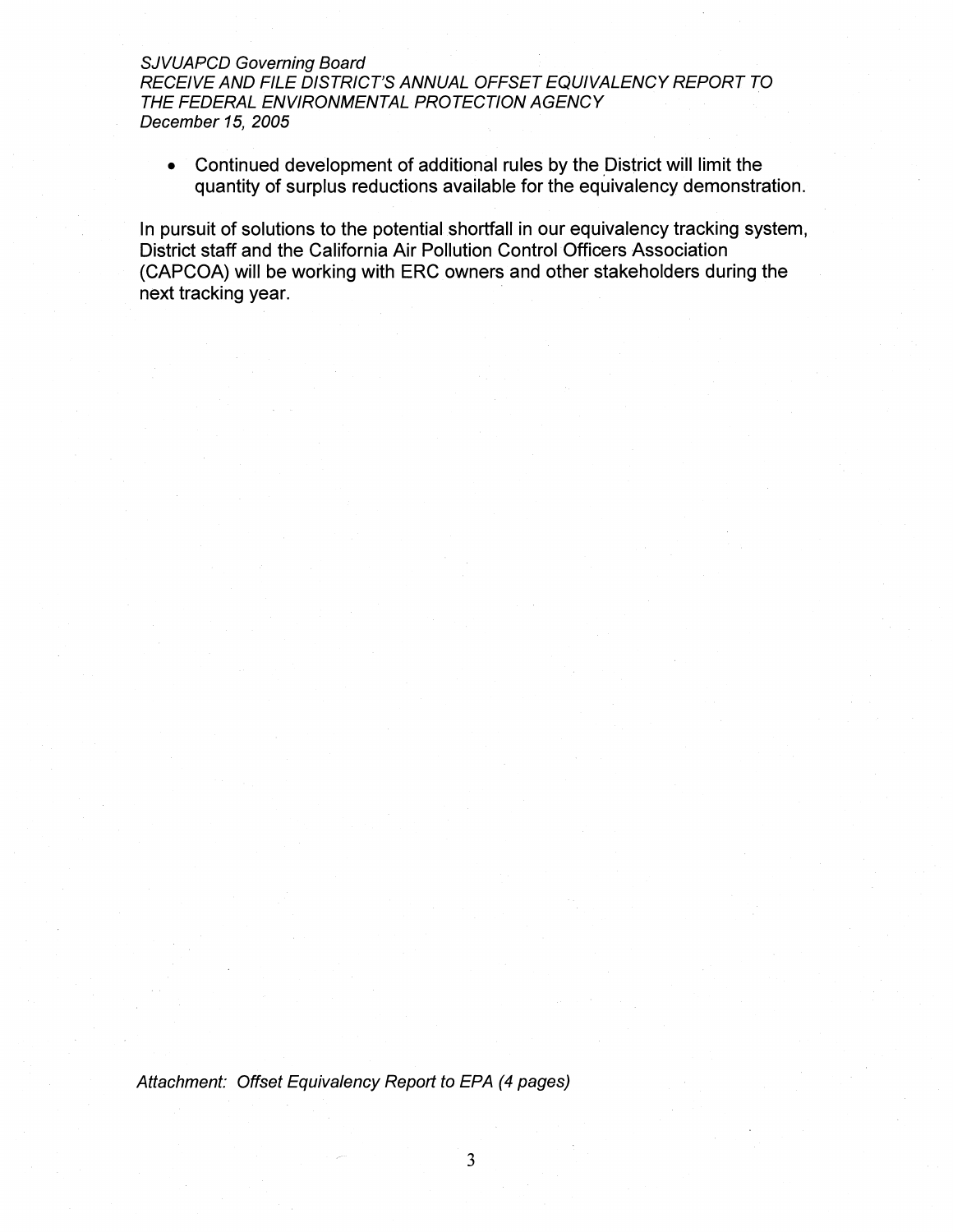

## **San Joaquin Valley Air Pollution Control District**

November 18,2005

Deborah Jordan, Director Air Division U.S. EPA, Region IX 75 Hawthorne Street San Francisco, CA 94105-3901

## **Re: Offset Equivalency Report**

Dear Ms. Jordan:

As required by the District's New Source Review Rule, the District has completed an annual offset equivalency report for the twelve-month period from August 20,2004 to August 19,2005. The attached report incorporates the following:

- The quantity of offsets that would have been required from new major sources and major modifications to existing sources under a federal NSR program.
- The quantity of offsets actually required by the District.  $\bullet$
- The surplus-at-time-of-use value of the emission reductions used to offset emissions increases from stationary sources.
- The quantity of shortfall or excess carry-over credits.

As you can see from the attached report, the District required more offsets than would have been required under federal offset requirements, and the surplus value of the reductions used exceeded those required under federal NSR. Therefore, equivalency is demonstrated and no remedial actions are necessary.

For your information, there is one project of interest this reporting period, Seneca Resources. Seneca Resources triggered a Major Modification for  $SO<sub>x</sub>$  emissions and received its final air permits during this reporting period. It is therefore included in this report as a trackable project.

> **David L. Crow Executive Director / Air Pollution Control Officer**

Northern Region Office **Central Region Office Southern Region Office** Southern Region Office **4800 Enterprise Way 1990 East Gettysburg Avenue 2700 M Slreet, Suile 275**  Modesto, CA 95356-8718 **Fresno, CA 93726-0244** Bakersfield, CA 93301-2373<br>1-326 Fresno, CA 93726-0244 Bakersfield, CA 93301-2373 129-6900 **Fresno, CA 93726-0244** (209) 557-6400 **FAX** (661) **(209) 557-6400 FAX (209) 557-6475 (559) 230-6000 FAX (559) 230-6061 (661) 326-6900 FAX (661) 326-6985 www. valleyair.org**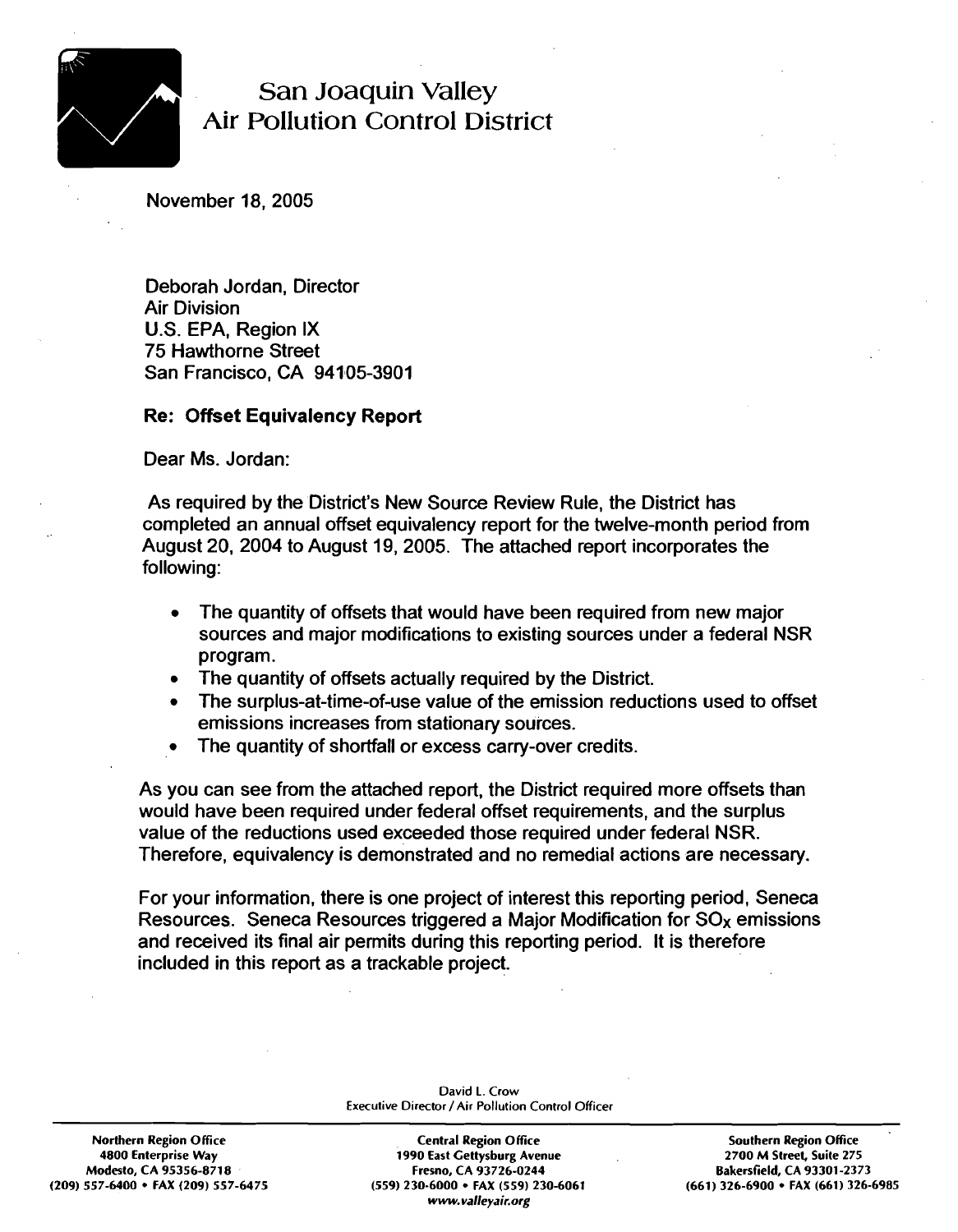**Ms. Jordan Page 2** 

**Please call me at (559) 230-5900 if you have any questions regarding this matter, or if you need additional details.** *CONDITY CONDITY CONDITY /* 

Sincerely,

**David Warner Director of Permit Services** 

**cc: Mike Tollstrup, CARB**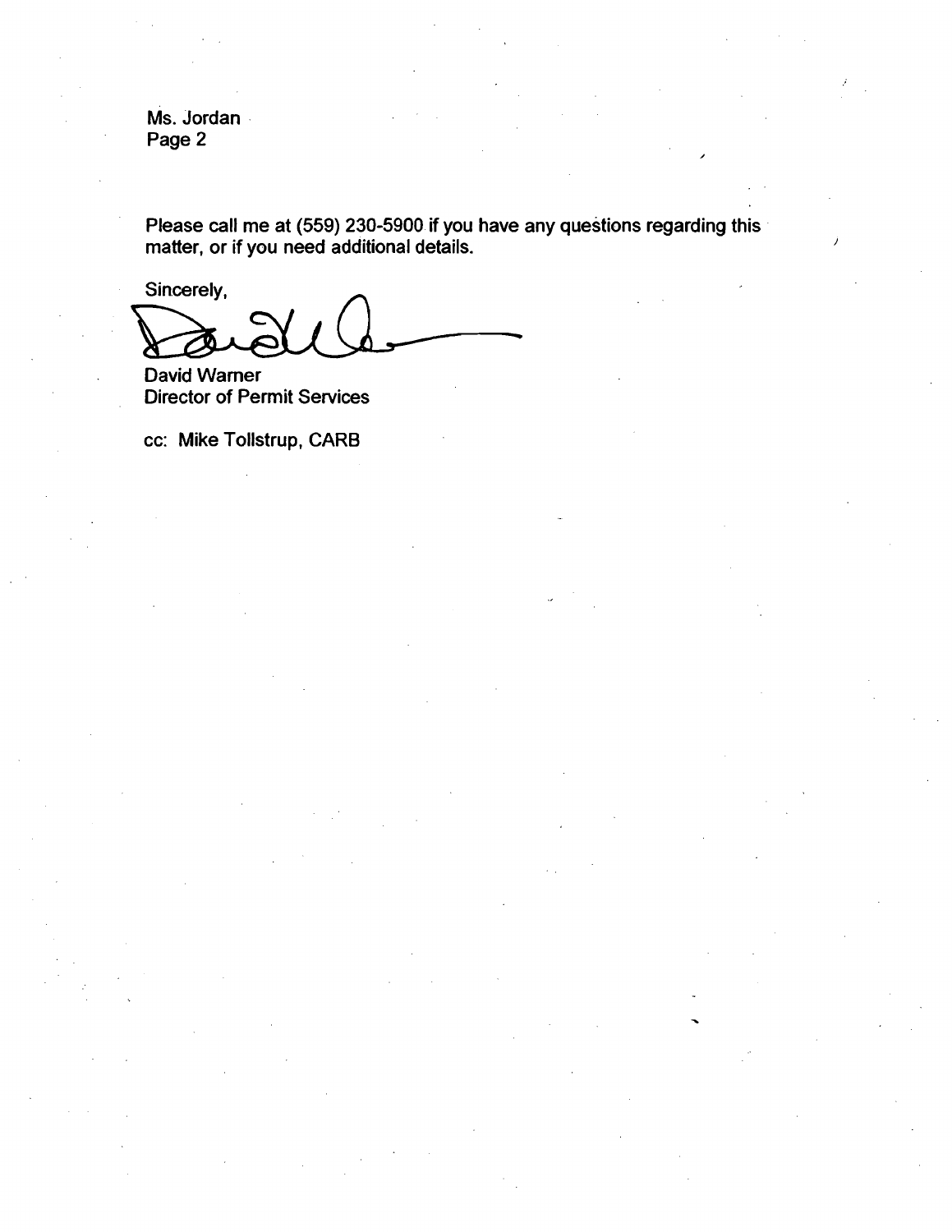# San Joaquin Valley APCD<br>Annual Offset Equivalency Report

Summary for 8/20/2004 through 8/19/2005

|                          |                                           |                    |                                                 | Offset Requirement Equivalency *                              |                              |                                                       |                                           |  | Surplus at the Time of Use Equivalency* |                                                                                         |                        |                                                                          |                                                  |
|--------------------------|-------------------------------------------|--------------------|-------------------------------------------------|---------------------------------------------------------------|------------------------------|-------------------------------------------------------|-------------------------------------------|--|-----------------------------------------|-----------------------------------------------------------------------------------------|------------------------|--------------------------------------------------------------------------|--------------------------------------------------|
| Pollutant                | Number<br>of New<br>Major<br>Sources Mods | Number<br>of Major | Offsets<br>Required<br>under<br>Federal<br>NSR* | Offsets<br>Required Excess<br>under<br>District<br><b>NSR</b> | or<br>Shortfall<br>this Year | <b>Excess</b><br>or.<br>Shortfall<br>previous<br>Year | Total<br><b>Excess</b><br>or<br>Shortfall |  | Shortfall<br>from<br>Previous<br>Year   | Reduction<br>(surplus at<br>the time of<br>use) used<br>for<br>equivalency<br>this year | Shortfall<br>this year | Reductions<br>eliminated<br>by<br>discounting<br>at the time<br>of use** | Unused<br>Carry-over<br>Creditable<br>Reductions |
| NOx<br><b>STATISTICS</b> |                                           |                    |                                                 | 323.3                                                         | 3233                         | 1640.2                                                | 1963.5                                    |  |                                         |                                                                                         |                        | $0.0$ 1762.1.                                                            | 416.0                                            |
| <b>VOC</b>               | $\mathbf{0}$                              |                    | 0.0                                             | 260.5                                                         | 260.5                        | 439.7                                                 | 700.2                                     |  | 0.0                                     | 0.0                                                                                     | 0.0                    | 352.6                                                                    | 941.0                                            |
| <b>PM10</b>              |                                           |                    | $0.0^{\circ}$                                   | $-26.6$                                                       | $-26.6$                      | 310.6                                                 | 337.2                                     |  | 0.0                                     | $0.0 - 0.0$                                                                             | 0.0                    | 4.7                                                                      | 725.0                                            |
| 中華の文字<br>$_{\rm CO}$     |                                           | $\mathbf{0}$       | 0.0                                             | 15.7                                                          | 15.7                         | 11.9                                                  | 27.6                                      |  | 0.0                                     | 0.0                                                                                     | 0.0                    | 0.0                                                                      | 36.0                                             |
| SOx                      |                                           |                    | 82.5                                            | 490.2                                                         | 407.7                        | 290.1                                                 |                                           |  |                                         | 82.5                                                                                    |                        | $-0.0$                                                                   |                                                  |

\* All numbers are in Tons per Year

\*\* Total quanity of discount since initiating tracking in August 2001